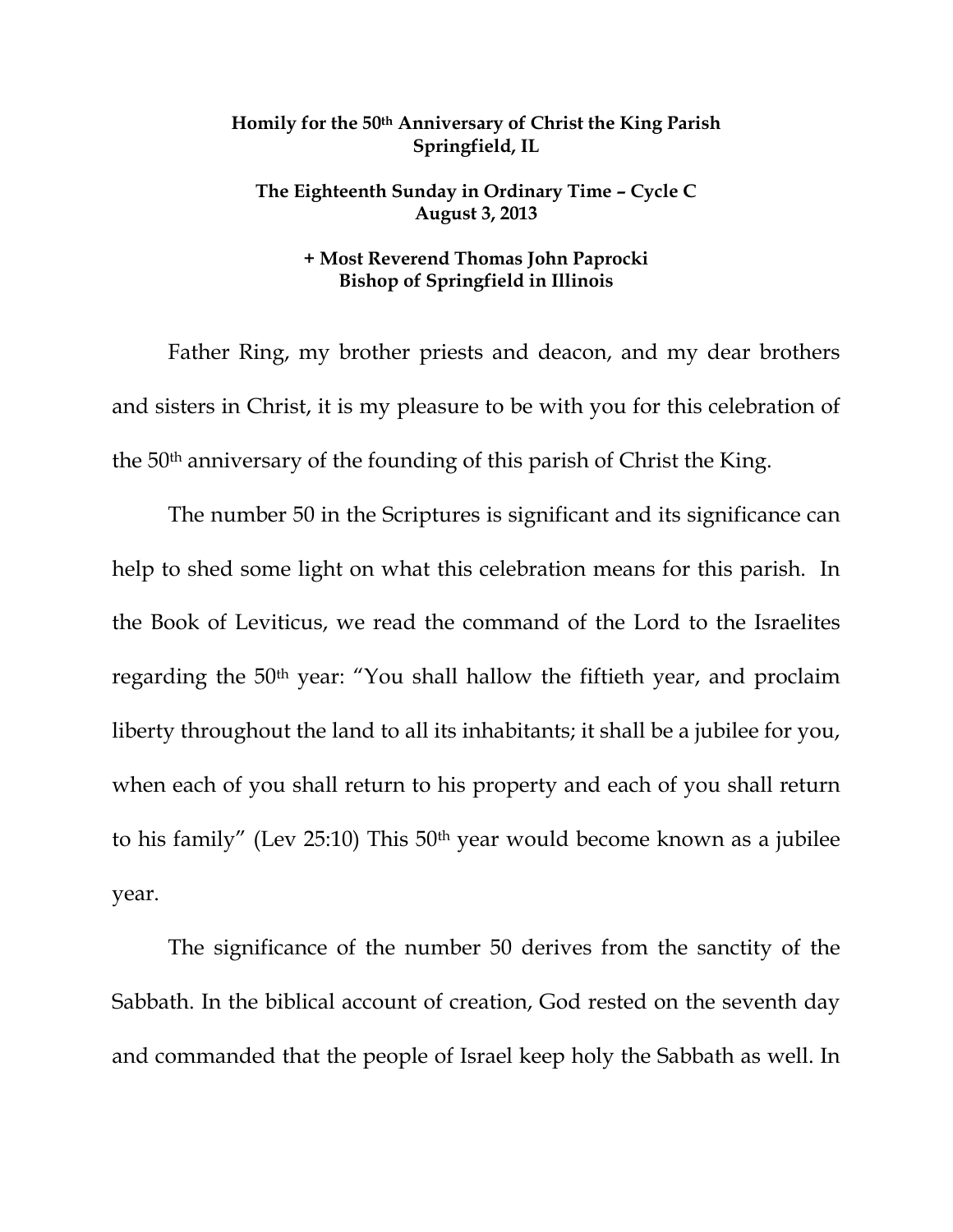an agrarian culture, the land was to remain fallow every seventh year, so seven times this seven-year cycle, or forty-nine years, marks a sort of Super-Sabbath, whereby the 50<sup>th</sup> year, or year after the seventh sabbatical, was observed as the culmination of a two-year fallow.<sup>1</sup> In keeping with this biblical tradition, we take this opportunity after 50 years of parochial life here at Christ the King Parish to pause, to rest, and to reflect on where you as a parish have been, where you are now, and where you are going.

When we hear the word jubilee, we think of joyful celebrations with parties and other forms of entertainment. But this is not what is foremost at the heart of what was intended by God when He commanded this of His people. There is a key word that we hear in this passage from Leviticus which helps to explain this notion of jubilee. That key word is 'return.' The passage says that each person shall return to his property and return to his family. This return was meant to remind the Israelites of who they were and where they came from. Ultimately, they were the chosen people who had been freed from slavery by God's power and then given the Promised Land as an inheritance. Even if they were to fall into slavery and lose their land, the jubilee was a reminder to them to not lose hope but to trust in God's concern for them as His chosen people.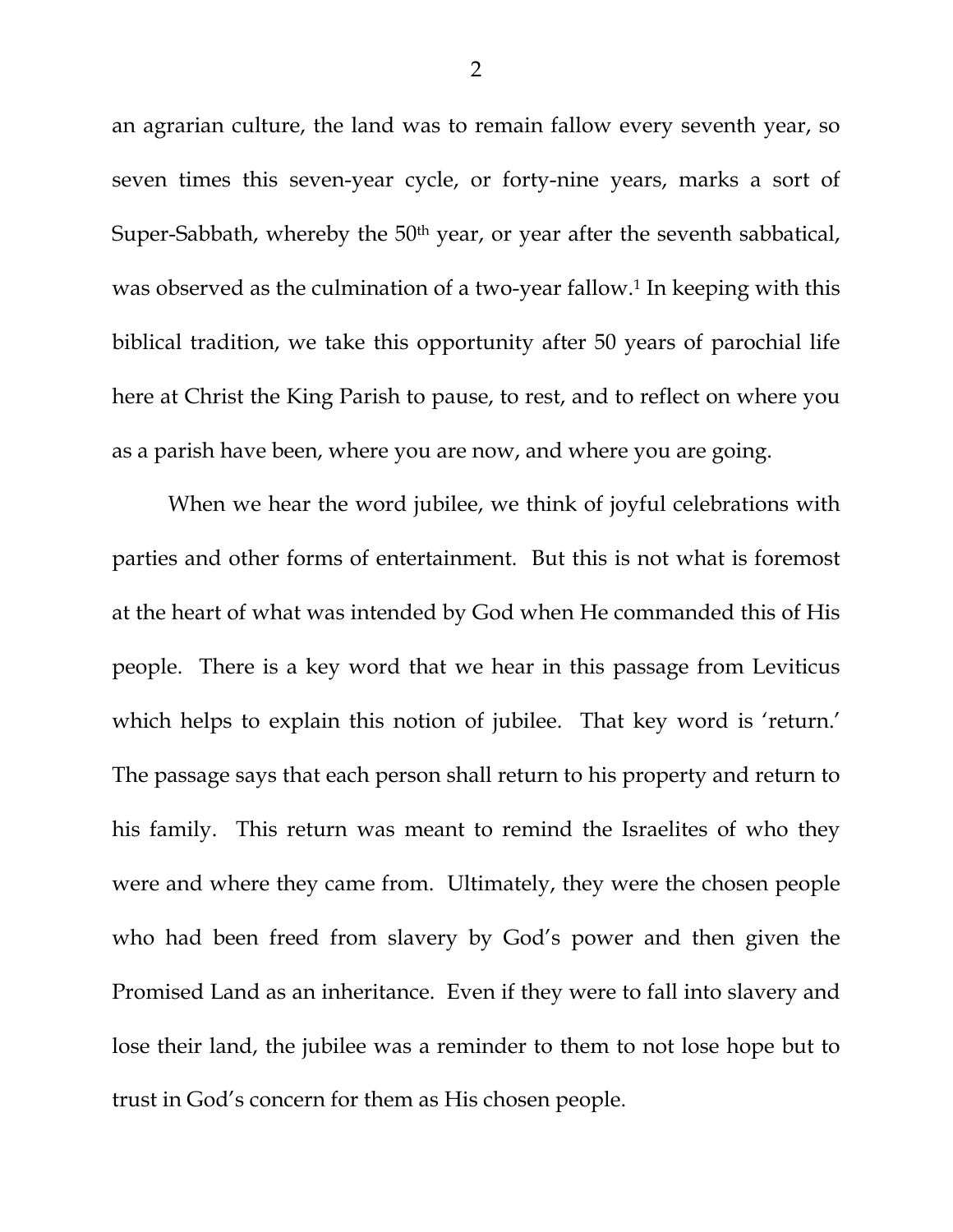Just as significant for the jubilee year was the call to the people to restore equality among all the children of Israel by ensuring that those who were enslaved and those who were poor were taken care of. It was a reminder that all of the people, slave or free, rich or poor, shared an equal dignity.

In his Apostolic Letter on the Preparation for the Jubilee of the Year 2000, Blessed John Paul II wrote that the prescriptions for the Jewish celebration of the jubilee years, while it sought to achieve this return to identity and equality among the people of Israel, was "more of a hope than an actual fact" and that it was more of a prophecy of the future "insofar as they foretold the freedom which would be won by the coming Messiah."2 Looking forward to this great promise was indeed a cause for rejoicing, a rejoicing that would find its fulfillment with the Passion, death, and Resurrection of Jesus Christ, the long-awaited Messiah.

This background provides a helpful reflection as you are observing your jubilee year as a parish. It is certainly a time for rejoicing and celebration, but it is also an opportunity for return in the same ways as it was for the people of Israel. It is first of all a time to return to your identity as a parish. In reading your parish mission statement, this identity is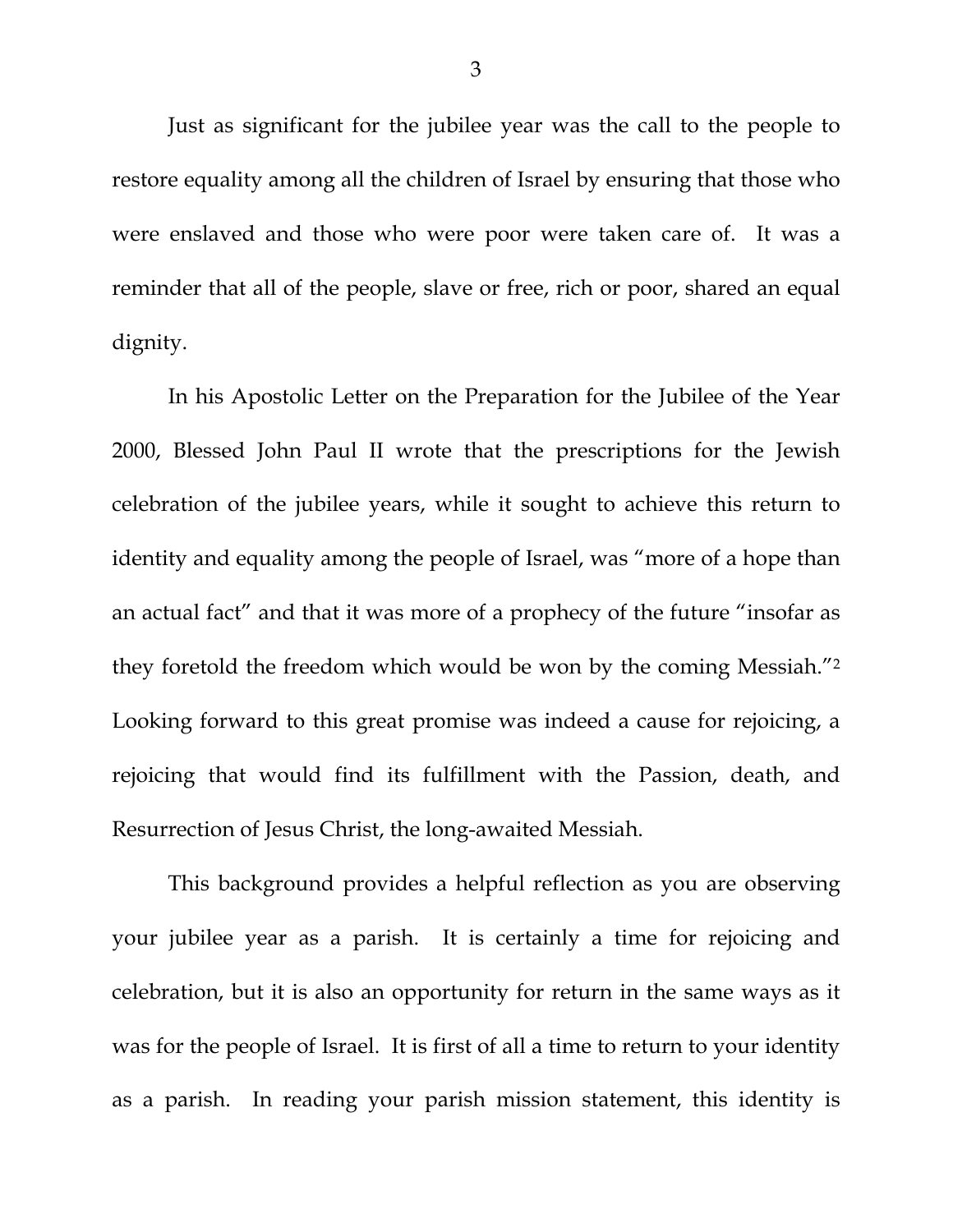expressed in the very first words of that statement. It begins by saying: "Loved and chosen by God, we are the Parish of Christ the King in Springfield, Illinois." This could not have been said any better given our reflection on this notion of a return to identity. We as Christians must always be conscious of the fact that we are beloved children of God and that we have been chosen for something great. Not great according to the standards of the secular world, which extol the virtues of wealth, power, influence, and success. Rather, we have been chosen to become members of the Kingdom of Heaven, a gift that will last for all eternity.

Our readings today challenge us in this regard to not place our trust and our hope in what this world has to offer. Such a striving is nothing but "vanity" as we heard in the first reading from the Book of Ecclesiastes. In the Gospel, Jesus challenges us by telling us that if we have spent our lives focusing primarily on getting ahead and growing in those things which the world tries to tell us are worth gaining, but do not give any attention to the things that matter to God, we will find ourselves in the same situation as the rich man in the parable who had nothing to show for himself at the end of his life, a reality which comes to all of us at a date and time that none of us can know. In a very real sense, we are asked to consider what we leave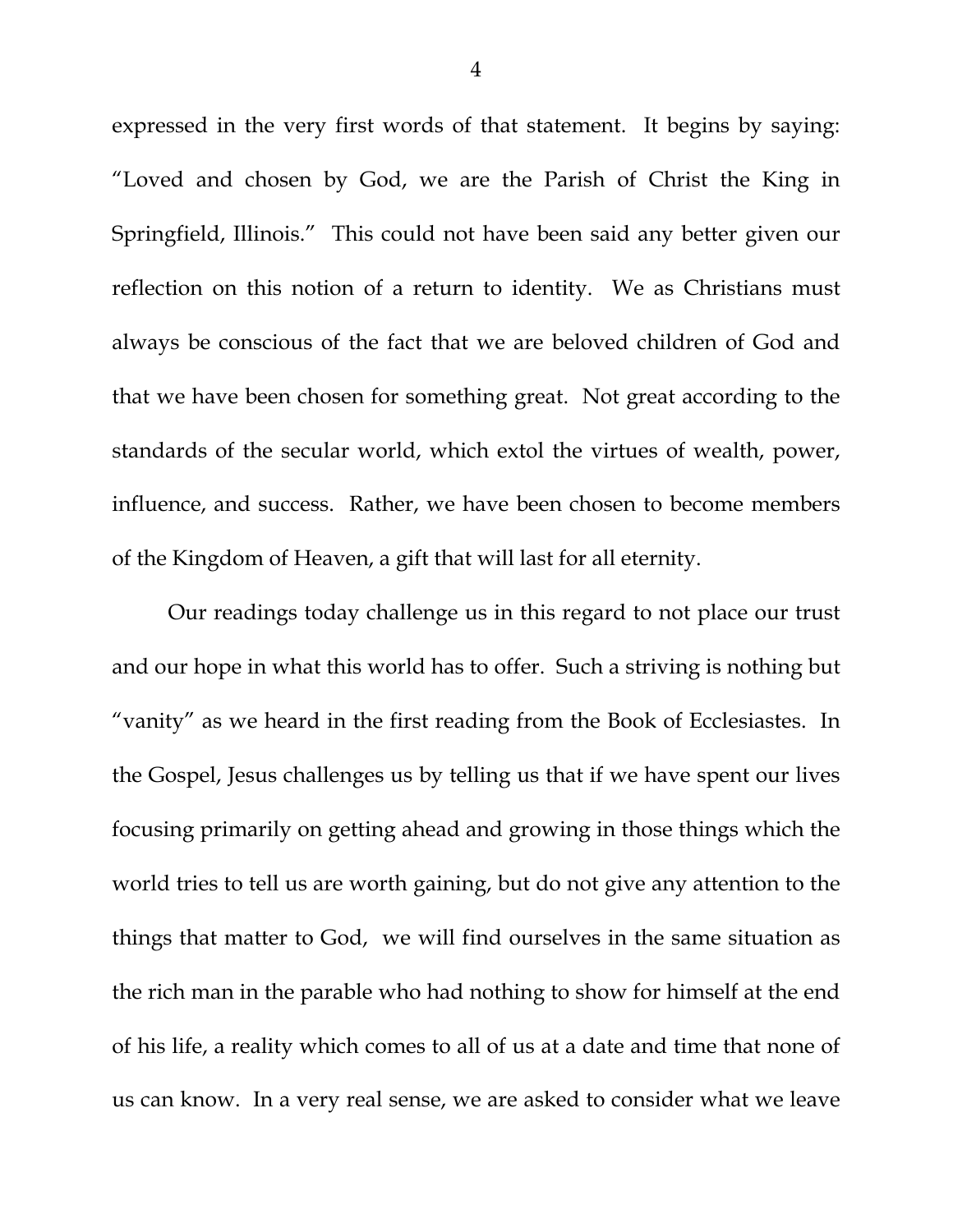behind and what will be our future. This jubilee, then, is an opportunity, as St. Paul says in the second reading, to "[t]hink of what is above, not of what is on earth" (Col 3:2), never letting the things of the world take precedence over the things of God.

Out of this awareness of who we are and what is most important in our lives flows the return to equality that is stressed in the jubilee year. A return to our identity of who we *are* as Christians then gives us the insight into what we are called to *do* as Christians. In his first encyclical, Pope Francis writes that: "[f]aith teaches us to see that every man and woman represents a blessing for me, that the light of God's face shines on me through the faces of my brothers and sisters."3 We are reminded of the solidarity that exists among all of humanity and how God is inviting us to show our love for Him not just in acts of worship, but also in acts of service, for in serving His people, we are serving Him who has chosen us and destined us all for salvation.<sup>4</sup> This second aspect of the jubilee is expressed well in the remaining lines of your parish mission statement:

Through Baptism, we share responsibility For continuing the mission of Jesus. We are called to be stewards who foster and support the gifts given to each by the Spirit. We are sent to evangelize by making Christ visible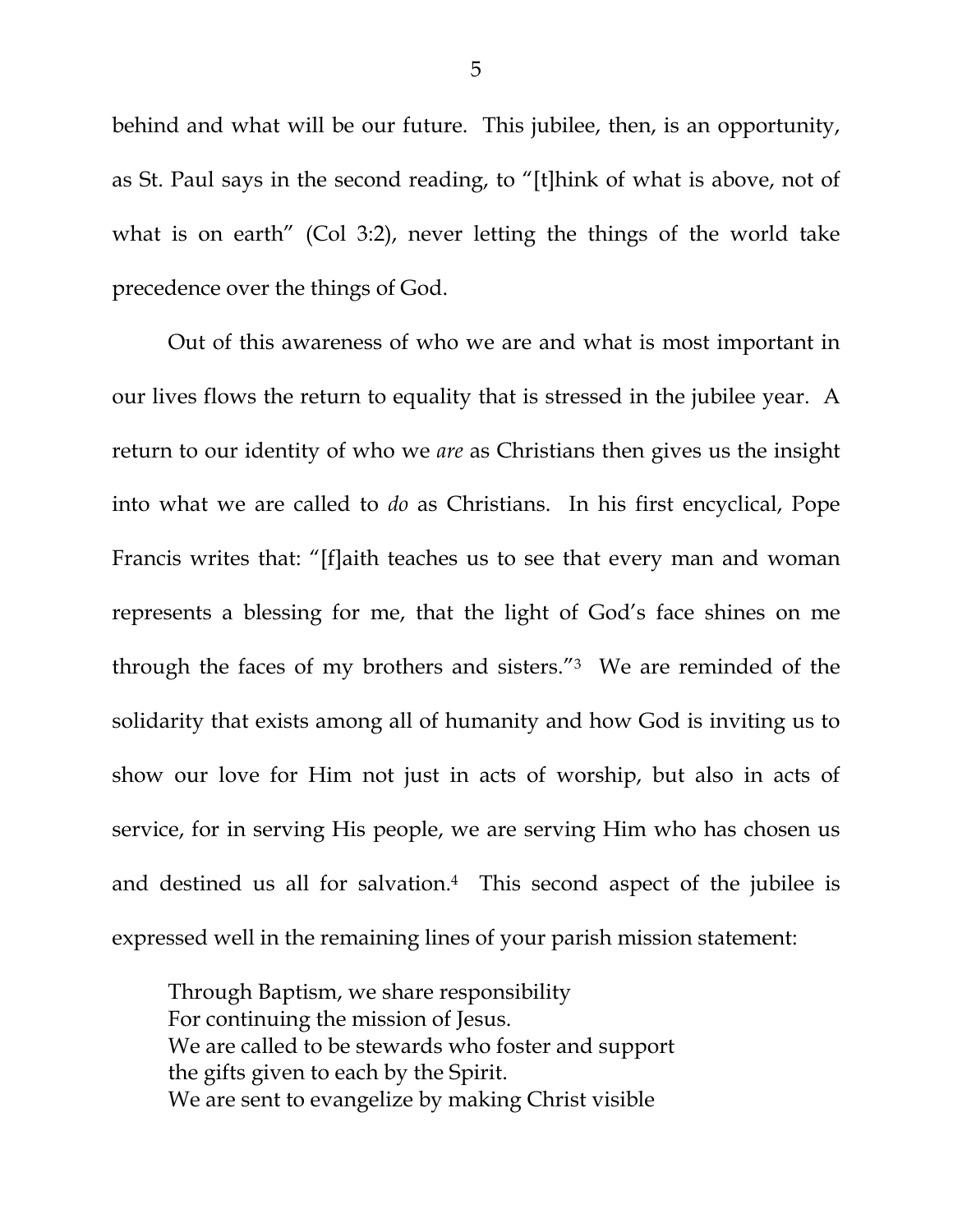in our world through the Eucharist, proclamation of the Word and service to God's people for the salvation of all.

These words are meant to be more than just something printed on the weekly parish bulletin or on the parish website, they are words to be put into action in your life as disciples of the Lord who belong to a parish community. The first 50 years of this parish have certainly been a testament to the living out of this mission, and in this jubilee year, it is an opportunity to return to that mission once again. It is a time to celebrate the many ways in which this parish has continued the mission of Christ in assisting people to grow in their faith at various levels. It is a time to rejoice in the good that has been achieved through your willingness as faithful disciples to serve those who are in need and to promote equality. But it is also a time to reinvest in the mission and set your focus on the next 50 years, seeing how it is that this mission entrusted to you as a parish can continue to form faithful disciples, centered in the Eucharist, to go forth with ever greater zeal in seeking to give glory to God and advance further along the path of salvation for yourselves and for the whole world.

May God give us this grace. Amen.